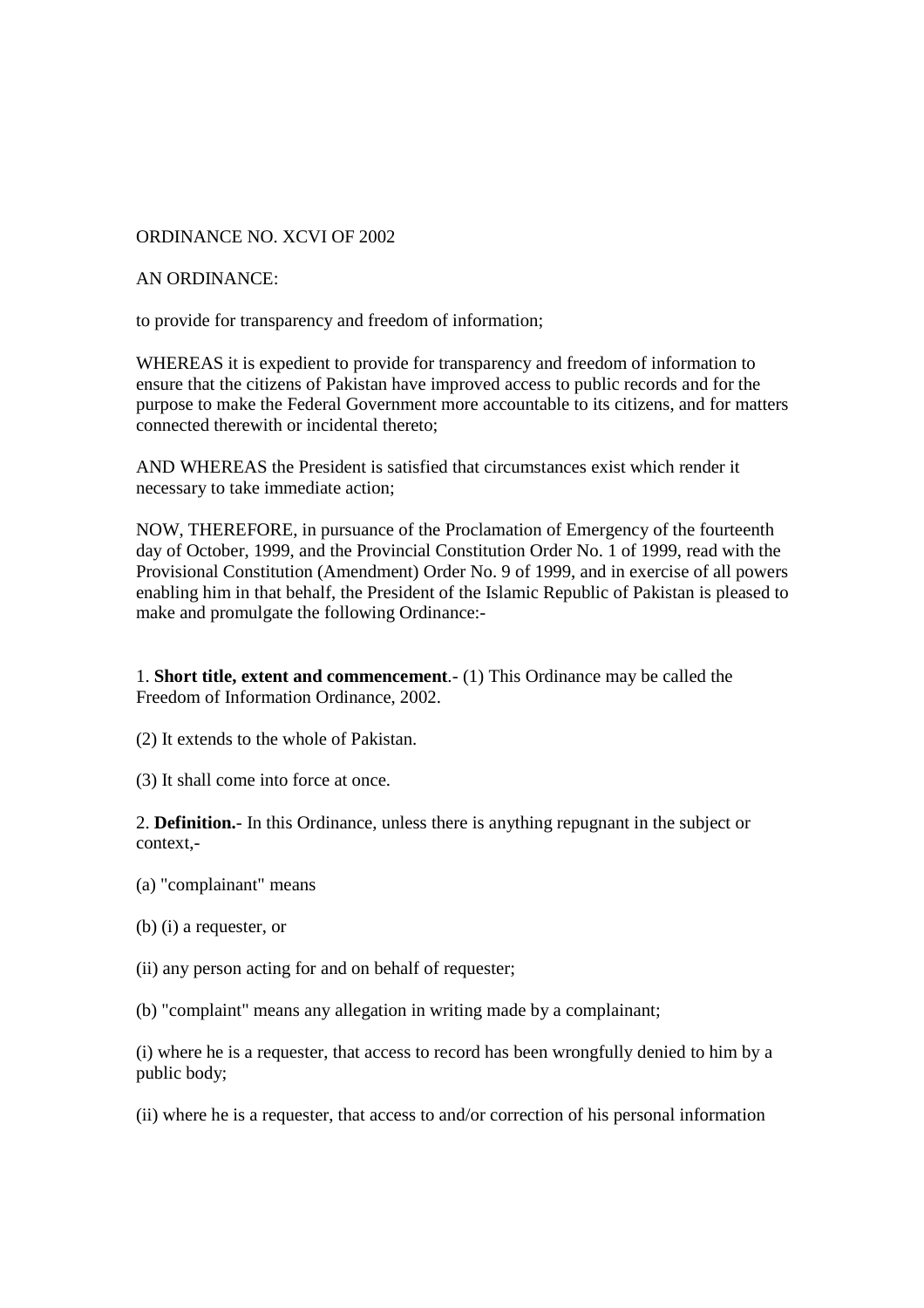has been wrongfully denied to him by a public body having the custody or control of the record;

(iii) where is a requester that the information requested by him has been unduly delayed by a public body;

(c) "designated official" means an official of a public body designated under section 10;

(d) "employee", in relation to a public body, means a person employed in a public body whether permanently or temporary;

(e) "Federal Tax Ombudsman" means Federal Tax Ombudsman under section 3 of the Establishment of the Office of Federal Tax Ombudsman Ordinance, 2000 (XXXV of 2000);

(f) "Mohtasib" means the Wafaqi Mohtasib (Ombudsman) appointed under Article 3 of the Establishment of the office of the Wafaqi Mohtasib (Ombudsman) Order, 1983 (P.O.NO. I of 1983);

(g) "prescribed" means prescribed by rules made under this Ordinance;

(h) "public body" means;

(i) any Ministry, Division or attached department of the Federal Government;

(ii) Secretariat of Majlis-e-Shoora (Parliament)

(iii) any office of any Board, Commission, Council, or other body established by, or under, a Federal law;

(iv) courts and tribunals;

(i) "record" means record in any form, whether printed or in writing and includes any map, diagram, photography, film, microfilm, which is used for official purpose by the public body which holds the record;

3. **Access to information not to be denied**.- (1) Notwithstanding anything contained in any other law for the time being in force, and subject to the provisions of this Ordinance, no requester shall be denied access to any official record other than exemptions as provided in section 15.

(2) This Ordinance shall be interpreted so as

(i) to advance the purposes of this Ordinance, and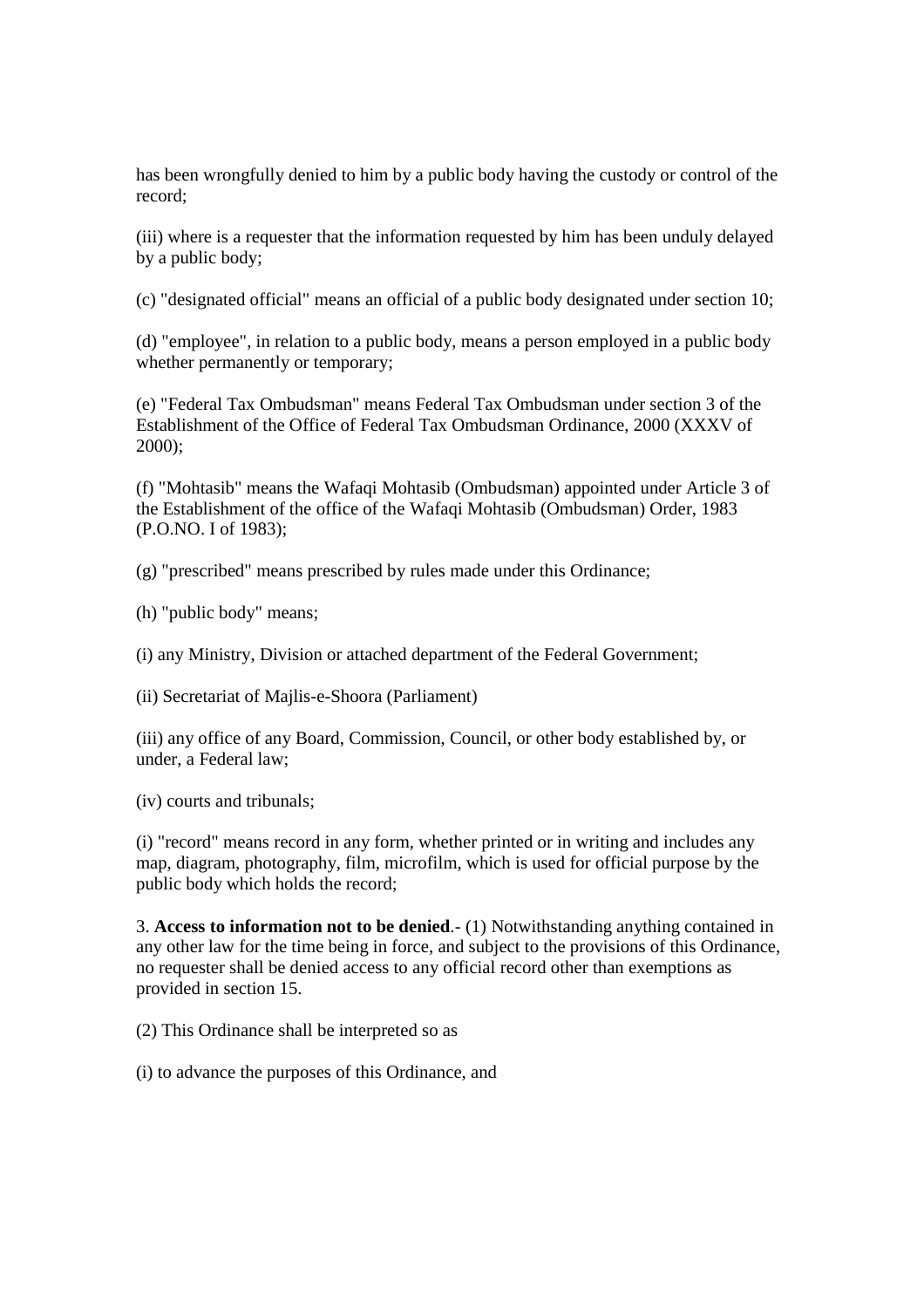(ii) to facilitate and encourage, promptly and at the lowest reasonable cost, the disclosure of information;

4. **Maintenance and indexing of records.**- Subject to provisions of this Ordinance and in accordance with the rules that may be prescribed, each public body shall ensure that all records covered under clause (i) of section 2 of this Ordinance are properly maintained.

5. **Publication and availability of records**.- The acts and subordinate legislation such as rules and regulations, notifications, by-laws, manuals, orders having the force of law in Pakistan shall be duly, published and made available at a reasonable price at an adequate number of outlets so that access thereof is easier, less time-consuming and less expensive.

6. **Computerisation of records**.- Each public body shall endeavour within reasonable time and subject to availability of resources that all records covered by the provisions of this Ordinance are computerised and connected through a network all over the country on different system so that authorised access to such records is facilitated.

7. **Declaration of public record.**- Subject to the provision of section 8, the following record of all public bodies are hereby declared to be the public record, namely:-

(a) policies and guidelines;

(b) transactions involving acquisition and disposal of properly and expenditure undertaken by a public body in the performance of its duties;

(c) information regarding grant of licenses, allotments and other benefits and privileges and contract and agreements made by a public body;

(d) final orders and decisions, including decisions relating to members of public; and

(e) any other record which may be notified by the Federal Government as public record 'for the purposes of this Ordinance,

8. **Exclusion of certain record.**- Nothing contained in section 7 shall apply to the following record of all public bodies, namely:-

(a) nothing on the files;

(b) minutes of meetings;

(c) any intermediary opinion or recommendation;

(d) record of the banking companies and financial institutions relating to the accounts of their customers;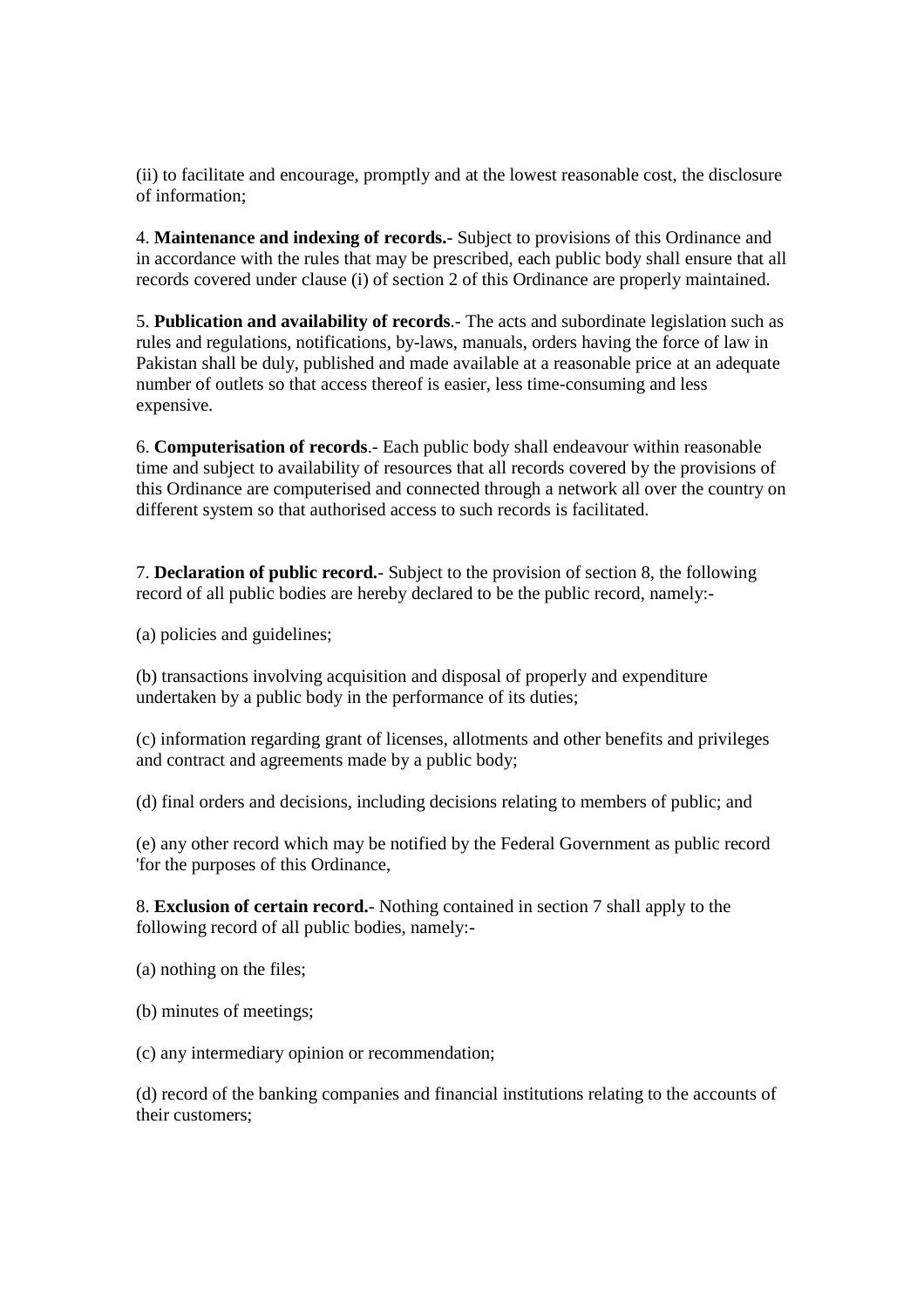(e) record relating to defence forces, defence installations or connected therewith or ancillary to defence and national security;

(f) record declared as classified by the Federal Government;

(g) record relating to the personal privacy of any individual ;

(h) record of private documents furnished to a public body either on an express or implied condition that information contained in any much documents shall not be disclosed to a third person; and

(i) any other record which the Federal Government may, in public interest, exclude from the purview of this Ordinance.

9. **Duty to assist requesters**.- A public body shall take necessary steps as may be prescribed to assist any requester under this Ordinance.

10. **Designation of official.**- (1) A public body shall designate and notify an officer or employee to whom requests under this ordinance are to be made. These officials will be designated to ensure easy public access to information.

(2) In case no such official has been designated or in the event of the absence or nonavailability of the designated officials, the person in-charge of the public body shall be the designated official.

11. **Functions of designated official.**- Subject to the provisions of this Ordinance and the rules made thereunder and the instruction if any, of the Federal Government, the designated official shall provide the information contained in any public record or, as the case may be, a copy of any such record.

12. **Applications for obtaining information, etc.**- (1) Subject to the sub-section (2), any citizen of Pakistan may make an application to the designated official in the form as may be prescribed and shall with his application, furnish necessary particulars, pay such fee and at such time as may be prescribed.

(2) Nothing contained in sub-section (1) shall apply to such public record as has been published in the official Gazette or in the form of a book offered for sale.

13. **Procedure for disposal of applications.**- (1) Subject to sub-section (2),on receiving an application under section 12, the designated official shall, within twenty-one days of the receipt of request, supply to the applicant the required information or, as the case may be, a copy of any public record.

(2) In case the designated official is of the opinion that-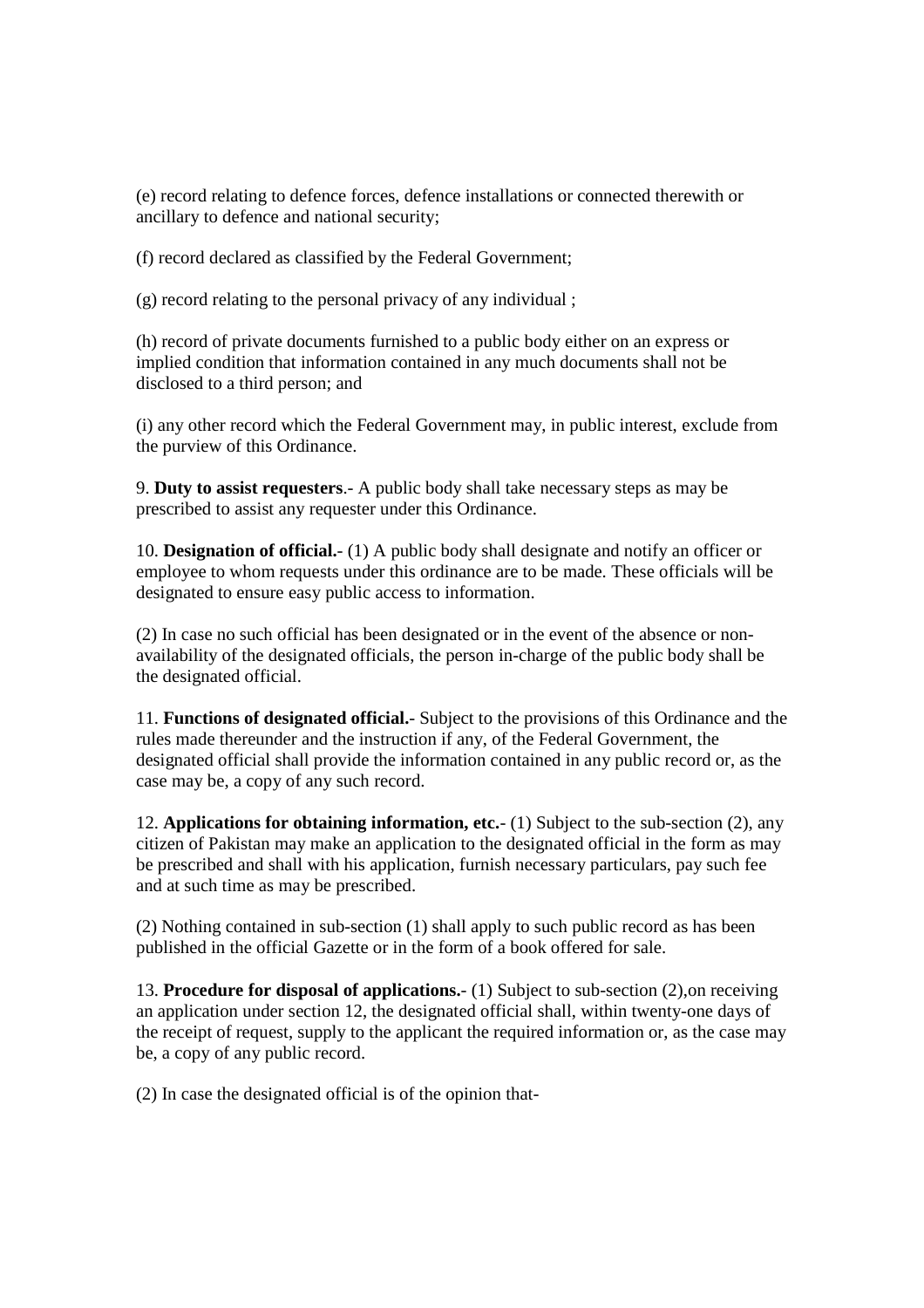(a) the application is not in the form as has been

(b) the applicant has not furnished necessary particulars or has not paid such fee as has been prescribed;

(c) the applicant is not entitled to receive such information;

(d) the required information or, as the case may, be the required record does not constitute a public record under section 7;

(e) the required information or, as the case may be, the required record constitutes -a record which is excluded under section 8;

He shall record his decision in writing and the applicant shall be informed about such decision within twenty-one days of the receipt of the application.

(3) The information from, or the copy of, any public record supplied to the applicant under sub-section (1), shall contain a certificate at the foot thereof that the information is correct or, as the case may be, the copy is a true copy of such public record, and such certificate shall be dated and signed by the designated official.

14. **Exempt information from disclosure.**- Subject to the provisions of this Ordinance, a public body shall not be required to disclose exempt information.

15. **International relations.**- (1) Information may be exempt if its disclosure would be likely to cause grave and significantdamage to the interests of Pakistan in the conduct of international relations.

(2) In the Section, "international relations" means relations between Pakistan and

(a) the government of any other foreign State; or

(b) an organisation of which only States are members.

16. **Disclosure harmful to law enforcement.**- Information may be exempt if its disclosure is likely to

(a) result in the commission of an offences

(b) harm the detection, prevention, investigation or inquiry in a particular case;

- (c) reveal the identity of a confidential source of information;
- (d) facilitate an escape from legal custody;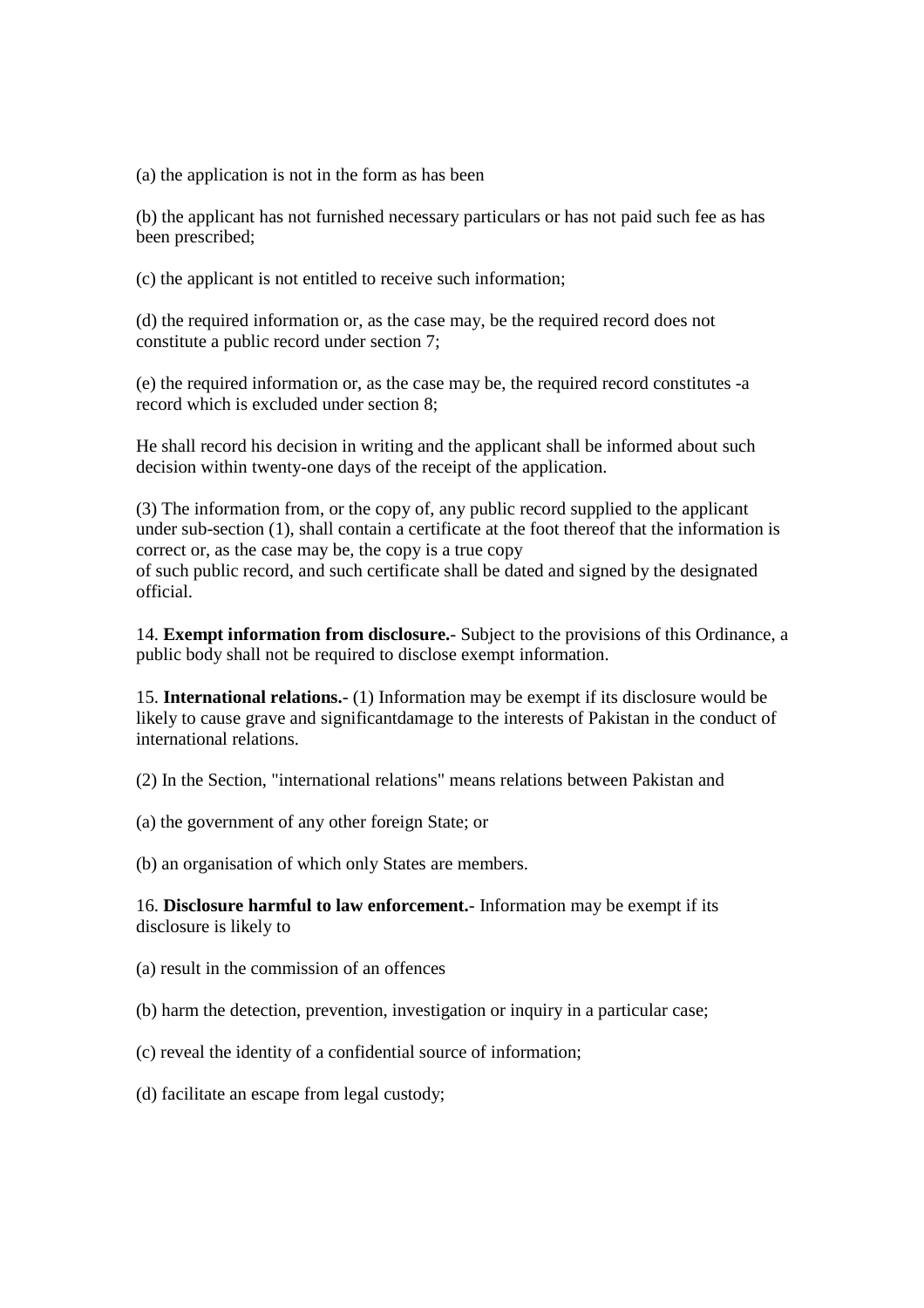(e) harm the security of any property or system, including a building, a vehicle, a computer system or communications system.

17. **Privacy and personal information.**- Information is exempt if its disclosure under this ordinance would involve the invasion of the privacy of an identifiable, individual (including individual) other than the requester.

18. **Economic and commercial affairs.**- Information is exempt if and so long as its disclosure

(a) would be likely to cause grave and significant damage to the economy as a result of the premature disclosure of the proposed introduction, abolition of variation of any tax, duty, interest rate, exchange rate or any other instrument of economic management;

(b) would be likely to cause significant damage to the financial interests of the public body by giving an unreasonable advantage to any person in relation to a contract which that person is seeking to enter into with the public body for the acquisition? or disposal of property or the supply of goods or services, or

(c) by revealing information to a competitor of the public body, would be likely to cause significant damage to the lawful commercial activities of the public body.

19. **Recourse of the Mohtasib and Federal Tax Ombudsman.**- (1) If the applicant is not provided the information or copy of the record declared public record under section 7 within the prescribed time or the designated official refuses to give-such information or, as the case may be, copy of such record, on the ground that the applicant is not entitled to receive such information or copy of such record, the applicant may, within thirty days of the last date of the prescribed time for giving such information or, as the case may be, of such record, or the communication of the order of the designated official declining to give such information or copy of such record, file a complaint with the head of the public body and on failing to get the requested information from him within the prescribed time may file a complaint with the Mohtasib and in cases relating to Revenue Division, it subordinate departments, offices and agencies with the Federal Tax Ombudsman.

(2) The Mohtasib or the Federal Tax Ombudsman, as the case may be, may, after hearing the applicant and the designated official, direct the designated official to give the information or, as the case may be, the copy of the record or may reject the complaint.

20. **Dismissal of frivolous, vexations and malicious complaint.**- Where a complaint instituted is found to be malicious, frivolous or vexatious, the complaint may be dismissed by Mohtasib, and fine may be imposed on the complainant up to an amount not extending ten thousands rupees.